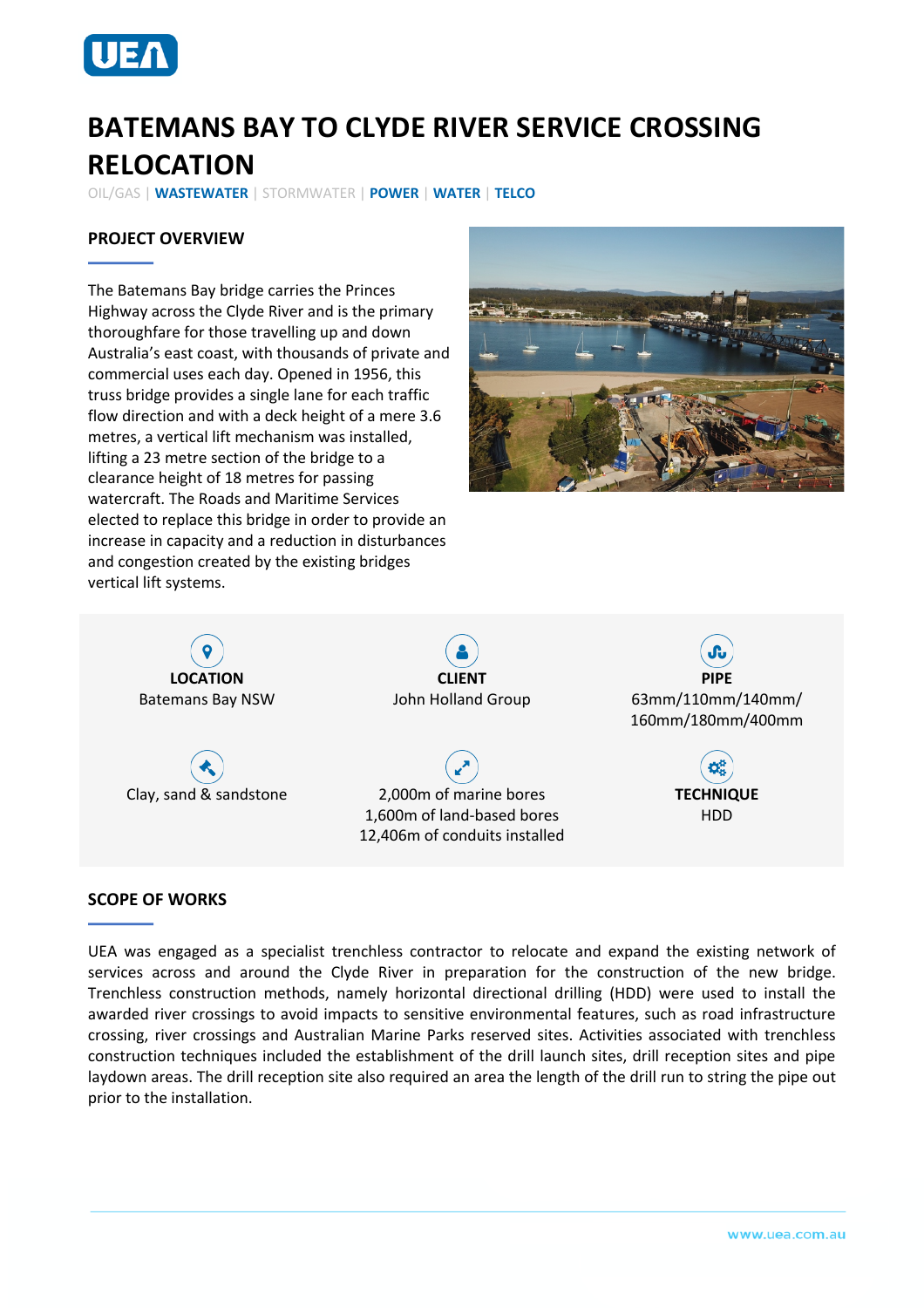

#### The initial scope was to deliver the following:

| N <sub>o</sub> | Length | Conduit<br>Configuration | <b>Utility Type</b>   | Ground<br><b>Conditions</b>                        | <b>Crossing</b><br><b>Type</b> | <b>HDD Rig</b> |
|----------------|--------|--------------------------|-----------------------|----------------------------------------------------|--------------------------------|----------------|
| 01             | 375m   | 3x110mm &<br>2x63mm      | <b>Communications</b> | Mixed - Sand &<br><b>Meta Siltstone</b><br>>160MPa | <b>River</b>                   | D330x500       |
| 02             | 375m   | 4x160mm                  | <b>Electrical</b>     | Mixed – Sand &<br><b>Meta Siltstone</b><br>>160MPa | <b>River</b>                   | D330x500       |
| 03             | 400m   | 1x400mm                  | <b>Water</b>          | Mixed - Sand &<br><b>Meta Siltstone</b><br>>160MPa | <b>River</b>                   | D330x500       |

UEA worked closely with the client, providing advice and expertise into how the project could be optimised through safety, pricing and efficiency. Based on these initial discussions, UEA was awarded an additional design and construct scope that included:

| <b>No</b> | Length      | Conduit                       | <b>Utility Type</b>   | Ground                                             | <b>Crossing</b> | <b>HDD Rig</b> |
|-----------|-------------|-------------------------------|-----------------------|----------------------------------------------------|-----------------|----------------|
|           |             | Configuration                 |                       | <b>Conditions</b>                                  | <b>Type</b>     |                |
| 04        | 400m        | 1x400mm                       | <b>Water</b>          | Mixed - Sand &<br><b>Meta Siltstone</b><br>>160MPa | <b>River</b>    | D330x500       |
| 05        | 400m        | 1x400mm                       | <b>Sewer</b>          | Mixed - Sand &<br><b>Meta Siltstone</b><br>>160MPa | <b>River</b>    | D330x500       |
| 06        | 165m        | 3x110mm                       | <b>Communications</b> | <b>Rock</b>                                        | Land            | D100x120       |
| 07        | <b>90m</b>  | 3x110mm                       | <b>Communications</b> | Mixed - Sand &<br><b>Cobblestone</b>               | <b>Land</b>     | AT3020         |
| 08        | <b>54m</b>  | 3x110mm                       | <b>Communications</b> | Mixed - Sand &<br><b>Cobblestone</b>               | <b>Land</b>     | AT3020         |
| 09        | <b>28m</b>  | <b>5x110mm</b>                | <b>Communications</b> | <b>Sand</b>                                        | Land            | AT3020         |
| 10        | <b>32m</b>  | <b>5x110mm</b>                | <b>Communications</b> | <b>Sand</b>                                        | <b>Land</b>     | AT3020         |
| 11        | 142m        | <b>5x110mm</b>                | <b>Communications</b> | <b>Sand</b>                                        | <b>Land</b>     | AT3020         |
| 12        | <b>74m</b>  | 1x110mm                       | <b>Communications</b> | <b>Rock</b>                                        | Land            | AT3020         |
| 13        | <b>165m</b> | 4x180mm,<br>2x140 &<br>2x63mm | <b>Electrical</b>     | <b>Rock</b>                                        | <b>Land</b>     | D100x120       |
| 14        | <b>94m</b>  | 4x180mm                       | <b>Electrical</b>     | <b>Rock</b>                                        | <b>Land</b>     | AT3020         |
| 15        | 94m         | 4x140mm &<br>2x63mm           | <b>Electrical</b>     | <b>Rock</b>                                        | Land            | AT3020         |
| 16        | <b>36m</b>  | 2x140mm                       | <b>Electrical</b>     | <b>Rock</b>                                        | <b>Land</b>     | AT3020         |
| 17        | <b>114m</b> | 6x180mm &<br>2x63mm           | <b>Electrical</b>     | <b>Sand</b>                                        | Land            | AT3020         |
| 18        | <b>68m</b>  | 4x160mm                       | <b>Electrical</b>     | <b>Rock</b>                                        | <b>Land</b>     | AT3020         |
| 19        | <b>180m</b> | 2x160mm &<br>2x63mm           | <b>Electrical</b>     | <b>Rock</b>                                        | Land            | D60x90         |
| 20        | 64m         | 4x160mm                       | <b>Electrical</b>     | <b>Sand</b>                                        | <b>Land</b>     | AT3020         |
| 21        | <b>38m</b>  | 4x160mm                       | <b>Electrical</b>     | <b>Sand</b>                                        | Land            | AT3020         |
| 22        | <b>50m</b>  | 4x160mm &                     | <b>Electrical</b>     | <b>Sand</b>                                        | Land            | AT3020         |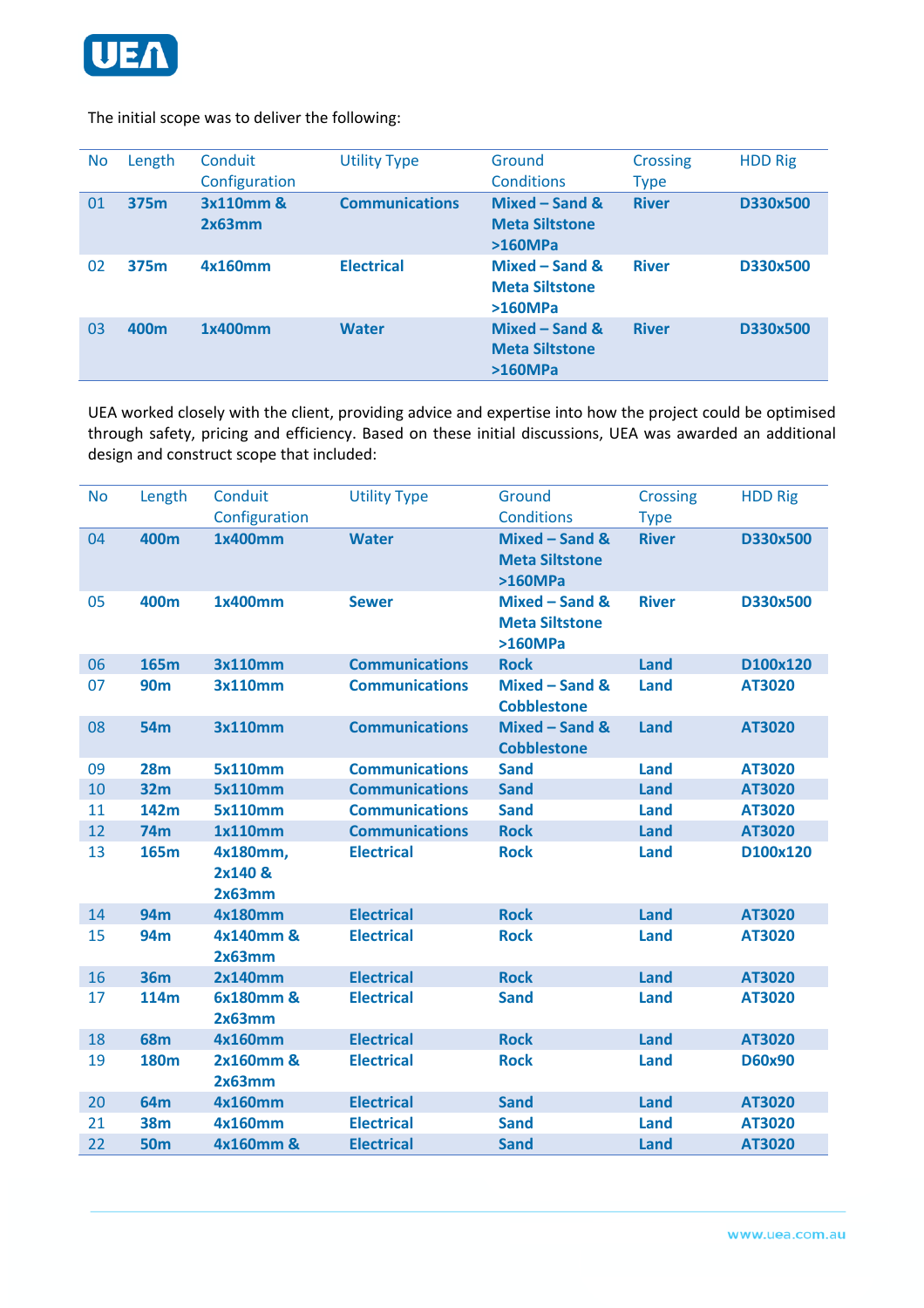

|       |                 | 2x63mm              |                   |             |      |        |
|-------|-----------------|---------------------|-------------------|-------------|------|--------|
| 23    | 30 <sub>m</sub> | 4x160mm &<br>2x63mm | <b>Electrical</b> | <b>Sand</b> | Land | AT3020 |
| 24    | 52m             | 4x160mm &<br>2x63mm | <b>Electrical</b> | <b>Sand</b> | Land | AT3020 |
| 25    | 64 <sub>m</sub> | 4x160mm &<br>2x63mm | <b>Electrical</b> | <b>Rock</b> | Land | AT3020 |
| Total | 3,584m          | 12,406m             |                   |             |      |        |

#### **BATEMANS BAY MARINE PARKS PERMIT**

A search of the Australian Marine Parks database identified that Batemans Bay and the Clyde River fall under the Australian Marine Parks protection, restricting all activities both in and around the water. As UEA's physical presence was within 50 metres of the river's edge, and the HDD activities occurred under the river, the potential environmental impact of the works needed to be mitigated. Due to UEA's early contractor involvement in the project, the project team was able to design the underbore path to a depth and alignment that would mitigate - or significantly reduce - any risk to the surrounding marine environment.

Utilising our in-house expertise, UEA developed a comprehensive set of management plans that included a site-specific Construction Environmental Management Plan (CEMP) and Environmental Work Method Statement (EWMS). The objective of these management plans was to avoid or minimise the potential marine park's impacts associated with installation of the project scope across and around the Clyde River. The CEMP and EWMS set out all the safeguards required to minimise any adverse impacts to the identified marine park areas. UEA identified a number of measures to avoid or minimise the potential impacts by erecting significant sediment and run-off controls, closely monitoring all drill fluid returns and daily inspections by the marine park rangers.

#### **CHALLENGES**

The surface ground make-up and materials were found to be of very poor quality around the Clyde River. This required the river crossing bores to have steel casing installed to support the entry point from collapse during drilling operations, with the steps below undertaken to mitigate the potential risk of environmental impact to the various users of the Batemans Bay Marine Park (i.e. oyster farmers and habitats for a number of fish and bird species):

- 1. Bore design developed based on the geotechnical information
- 2. Local geology used as a control (bore within unweathered argillite and meta-siltstone for approximately 80% of the underbore)
- 3. Drilling Fluid Management Plan (DFMP) identified drilling products required at each stage of the underboring process, influenced by the geology (e.g. use of bio-degradable drill fluid will be utilised if required in areas deemed high-risk of frac out)
- 4. Down hole control materials were readily available to mitigate potential submarine contamination to waterbodies from frac out
- 5. Ongoing risk assessments were undertaken, based on the underbore designs. In particular, if the relationship of the profile to surface level in the soft formation (south) deems any areas are at high risk of frac out, and the risks cannot be mitigated sufficiently using measures within the DFMP, the installation of a steel casing in the soft formation on the south side may have been implemented